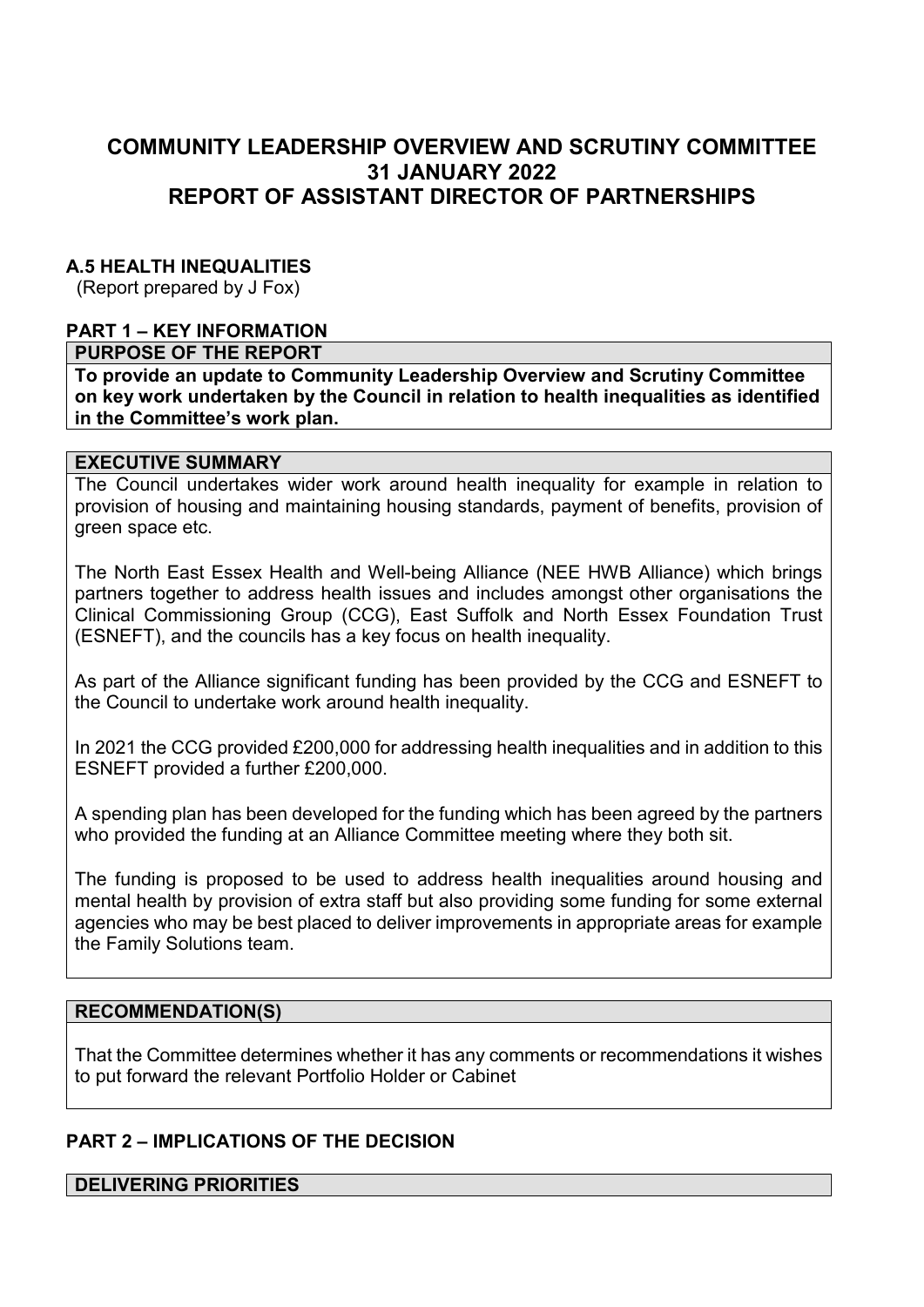The provision of the funding received by Tendring District Council will, together with partners, help to deliver Community Leadership through the Partnerships theme of the Corporate Plan and its objectives around health and wellbeing for effective services and improved public health.

#### **FINANCE, OTHER RESOURCES AND RISK Finance and other resources**

Work with North East Essex Health and Wellbeing Alliance (NEE HWB Alliance) partners such as the CCG and ESNEFT is currently undertaken by council staff and delivered through the Council's existing resources.

The funding provided was accompanied with Memorandums of Understanding (MOU) and these MOUs state that the funding will be held by the Council on behalf of the NEE HWB Alliance in a dedicated budget line and spending proposals require approval of the NEE HWB Alliance Committee which has now been obtained for the spending plans.

## **Risk**

There may be a perceived risk that the NEE HWB Alliance Committee could influence how the Council delivers its services and undertakes some of its functions however, the proposals put forward which were developed by the Council increase and expand on existing service provision and so fall in line with the Council's objectives.

## **LEGAL**

Each MOU states that the funding investment has been approved by the CCG Operational Executive Committee which works in tandem with the Alliance Committee under similar terms of reference as delegated by the CGG Board.

The spending proposals have been developed in consultation with the Portfolio Holder for Partnerships and following further work to determine exact outcomes the proposals will be subject to a formal Officer Decision.

As part of this process partners have been made aware of the implications of the Council being the Accountable Body so that any decision to spend the funds must be made in accordance with the Council's internal governance arrangements, such as following the Procurement Procedure Rules and distinguishing between grant awards and contract for services.

### **OTHER IMPLICATIONS**

**Consideration has been given to the implications of the proposed decision in respect of the following and any significant issues are set out below.** 

**Crime and Disorder / Equality and Diversity / Health Inequalities / Area or Ward affected / Consultation/Public Engagement.** 

The CCG and ESNEFT as part of the NEE HWB Alliance are seeking to improve health and wellbeing in North East Essex. A key focus is on addressing health inequality.

The funding is to be used to improve public health with a particular focus on health inequality.

## **PART 3 – SUPPORTING INFORMATION**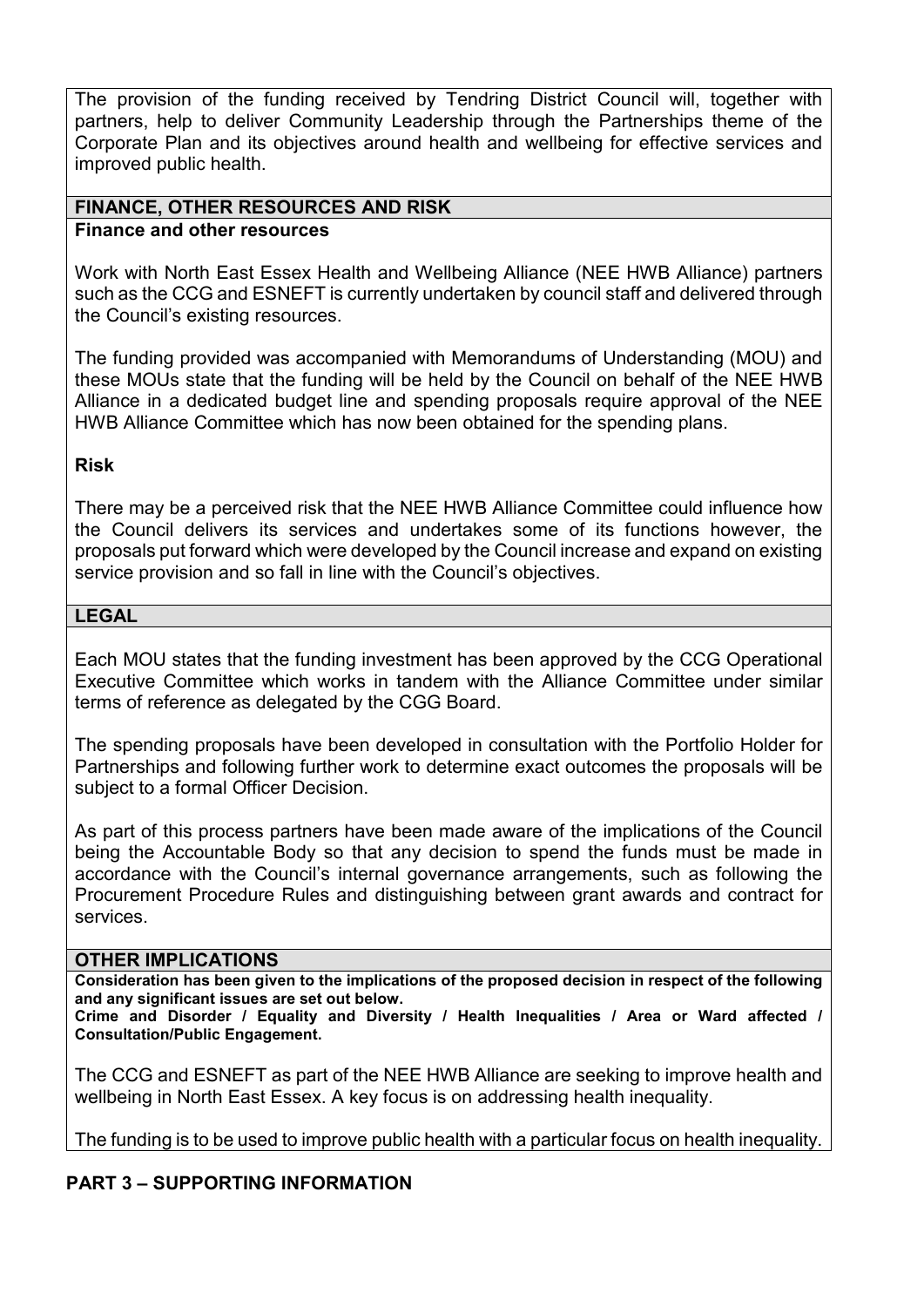### **BACKGROUND**

### **North East Essex Health and Wellbeing Alliance**

The NEE HWB Alliance is made up of a range of partners across North East Essex who are seeking to improve health and well-being. A key focus of the NEE HWB Alliance is addressing health inequality and the key area of this is around the wider determinants of health such as housing, employment, income and education.

Member organisations include the councils, representatives of the voluntary sector, ambulance service, hospitals, mental health trust and CCG.

The member organisations have a strong background of working together.

The Council is an active member of the NEE HWB Alliance with the Assistant Director of Partnerships attending the Alliance Board.

## **Funding**

Funding has previously been provided from the CCG as part of the NEE HWB Alliance for projects around mental health in schools and supporting the Council as it deals with residents were experiencing mental health issues.

In 2021 further funding was provided to extend the support for council staff dealing with residents for mental health and in addition funding totalling £400,000 was provided for work around health inequalities from the CCG and ESNEFT.

### **CURRENT POSITION Funding**

In 2021 the CCG offered three separate amounts for delivering public health improvements within the area.

Healthy Housing Project

Following initial funding of £165,000 provided in 2019 for this project a further £165,000 was offered to extend the Health and Housing project for mental health support so that it can continue for a further year. In addition this project is being expanded to provide wider support for those experiencing poor mental health linked to the provision of housing.

Housing forms an essential part of how partners come together to deliver better, more sustainable, physical, mental and social health as one of the wider determinants of health. The demand on existing healthy homes initiatives has increased considerably against the backdrop of Covid-19, quicker discharge from hospital and the impacts of national lockdowns.

Key areas of focus for this money will include supporting Council teams to help residents remain in safe housing and living independently including those with long-term conditions. In addition the funding can be used around homelessness, supporting in relation to cold homes, complex issues linked to housing conditions and providing support to assist around hospital discharge and prevention of readmission due to housing factors.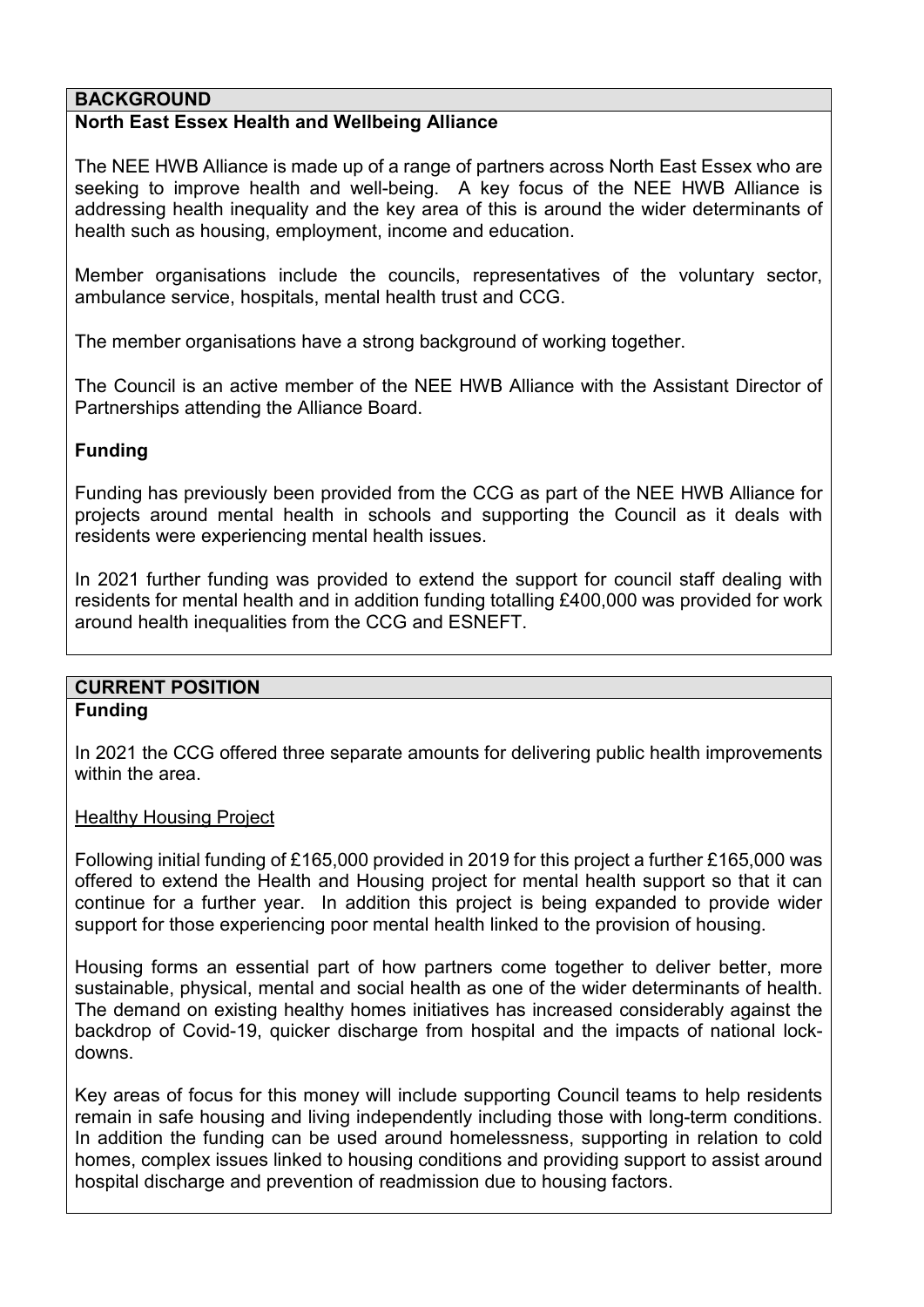### Inequalities Funding

The CCG have provided £200,000 to be spent on inequalities work and this money was matched with another £200,000 provided by ESNEFT again to be spent on work around health inequality.

A MOU was provided in relation to this funding and highlights the importance of the ongoing delivery and response to address inequalities at place around the wider determinants of health.

Both the CCG and ESNEFT contributions allowed for the Council to set a broad delivery plan and then to liaise with the CCG and ESNET to deliver effective outcomes for the funding which can be used in an integrated way.

A similar amount of funding was provided to Colchester Borough Council and as part of the NEE HWB Alliance there is a focus on integrated working and therefore the councils have worked together in relation to the funding and allocated some of the money for joint working with the larger part of the funding for projects specific to each council.

## Proposed Spending Plans

Both Colchester Borough Council and Tendring District Council are proposing to undertake collaborative working to help reduce inequality and increase integration. On that basis money is being allocated on joint and also separate posts that can work together but also focus on local issues.

Both councils have identified the importance of investing in other organisations in relation to undertaking some of the interventions, for example the voluntary sector.

In terms of the joint funded posts it is proposed to employ an Inequalities Coordinator which will be employed by Tendring to lead work over both organisations to ensure reporting, governance, system communication and coordination occurs and to deliver effective project budgeting.

In addition the existing Senior Researcher who was already in post in Colchester will have their post extended and cover the Tendring area as well. The post holder already has indepth experience across the whole NEE HWB Alliance patch and will be able to lead on data and insight which can drive development.

In terms of specific posts for the Tendring area the following posts are proposed;

**Fuel poverty/cold homes officer** -this officer would be able to assess homes and support people to access ways of keeping their homes warm. The focus for this officer will be across the deprived areas of the district with a particular reference to the Jaywick Sands and West Clacton area and also Harwich.

The lower standard of accommodation in deprived areas means that they suffer much more from the effects of cold. In addition to this as residents in these areas have a lower level of income they find it more difficult to heat their homes. This is been particularly exacerbated by recent fuel price increases.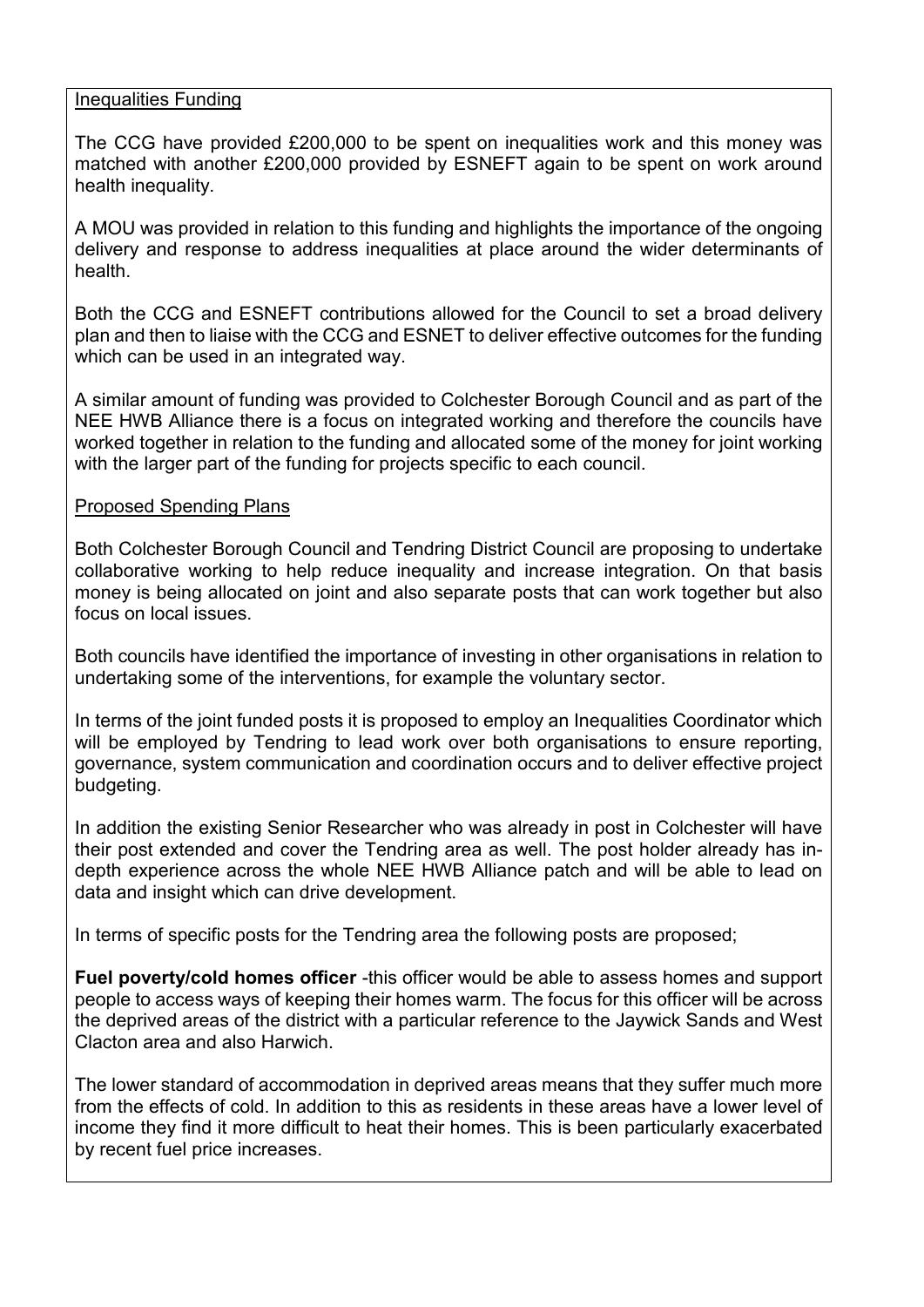**Environmental Health Officer** -the focus for this post would be around improving housing standards within Jaywick Sands where there is a very substantial amount of substandard accommodation.

As housing is critical to the health of residents it is planned to utilise an Environmental Health Officer to provide advice and undertake enforcement action where necessary, to help improve housing which is substandard.

**Community Enabling Officer** -this position will work with communities across Tendring who are suffering inequalities to help deliver support and assistance to those communities. The post will also help deliver specific projects. An example of such a project could be the Well-being Hub project in primary schools which has recently been delivered with the help of external support. This post would allow such a project to be delivered internally and help with integration.

**Family solutions officer** -an effective Family Solutions project is already delivered within Clacton which has delivered significant outcomes for disadvantaged families. This officer would work in Harwich to extend the reach and coverage of the Family Solutions program for young people in Harwich.

The remainder of the funding is to be used for other initiatives and not specific posts.

**Careline Technology** - the Careline Team worked with many residents who are vulnerable and are in the greatest need. This money would be used to provide new or improved technological solutions to support these people in their homes more effectively so they do not end up in a crisis situation which would put further pressure on the health services.

**Voluntary sector funding** - as the Council and its partners start to deliver this work and the wider work around health inequalities it is envisaged that support may be required from voluntary sector partners to help deliver or to make work more effective. Funding has therefore been put aside to support these initiatives when they arise.

**Admin and training** -as the officers and projects will need support in terms of administration and training money been put aside to ensure this can be delivered.

**Communications and marketing** - similarly money has been put aside to ensure that any work undertaken is clearly visible to our residents who are in the greatest need to allow them to access these services.

**Management fee** - a management fee is also included in the funding to make sure the Council can deliver the services.

### Timeline and future funding

The timeline for spending this money is currently that it must be spent by the end of March 2023. As this work involves recruiting to posts and the employment market currently is difficult to recruit from both Colchester Borough Council and Tendring District Council are in discussions with the CCG about potentially extending the end date.

The CCG have recently indicated that there may be an extra £200,000 they would like to allocate to Tendring District Council for health inequalities work. This is still subject to